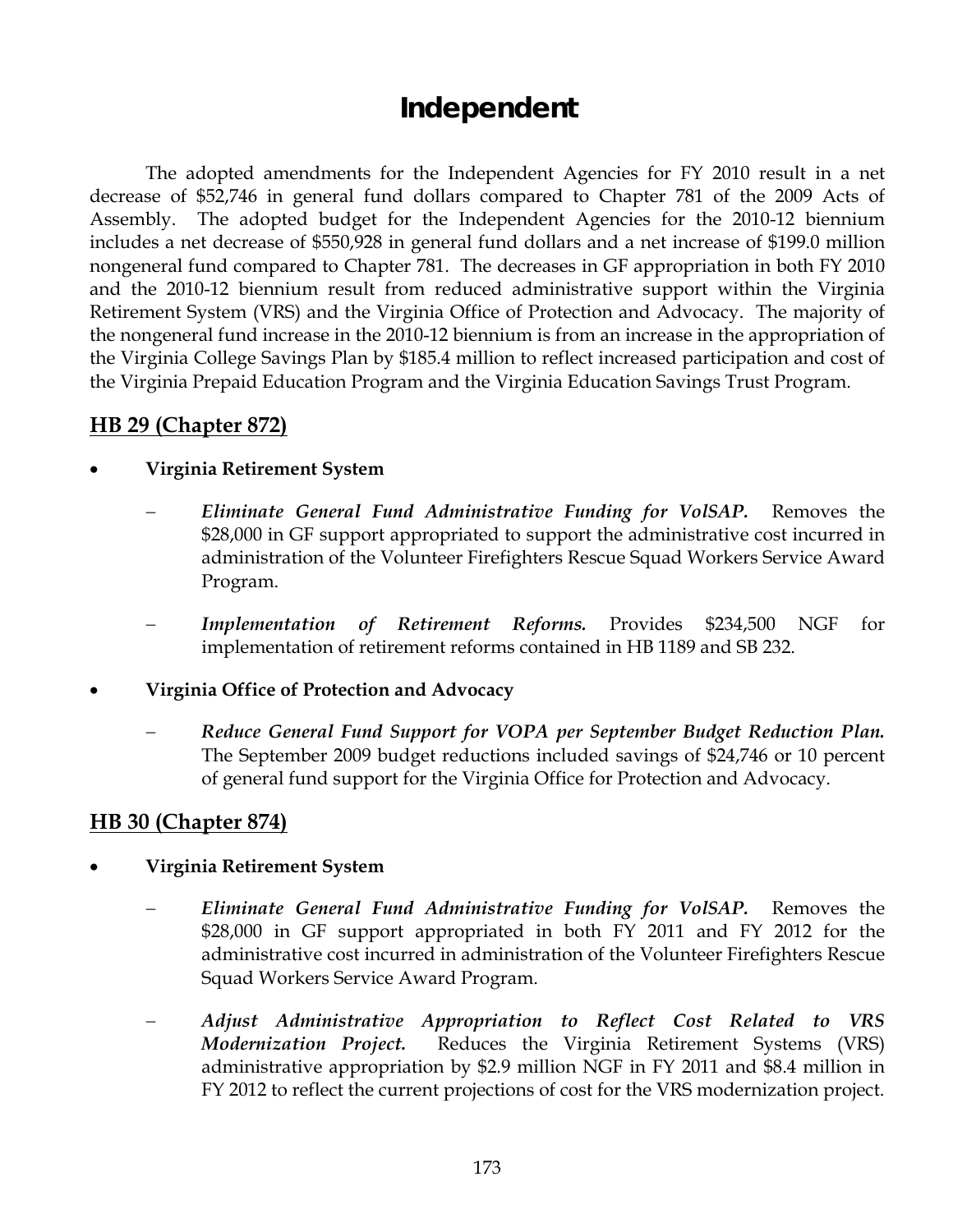- − *Funding for Off-Site Data Center.* Includes \$478,000 NGF in both FY 2011 and FY 2012 to house new systems, under the VRS modernization project, in a secure offsite facility.
- − *Provide Funding for Software Purchase for the Modernization Project.* Provides \$368,325 NGF in one-time funding in FY 2011 to upgrade agency software, including various Microsoft products used throughout the agency. This upgrade is needed prior to the completion of the VRS modernization project.
- − *Provide Funding for a Network Management System.* Provides \$70,000 NGF in one-time funding in FY 2011 to implement a network management system which will include multiple network monitoring points and a central management device.
- − *Funding for Security Monitoring Services*. Provides additional appropriations of \$84,000 NGF in both FY 2011 and FY 2012 to contract with a company to provide security monitoring services for the VRS' information technology systems.
- − *Provide VRS Administrative Funding Related to Line of Duty Initiatives.*  Includes \$225,000 NGF in both FY 2011 and FY 2012 for additional administrative costs related to the proposal to fund a portion of the Line of Duty benefits through the VRS group life insurance and retiree health credit programs as opposed to a GF appropriation for the Line of Duty Act as previously done.
- *Implementation of Retirement Reforms.* Provides \$234,500 NGF in FY 2011 for implementation of retirement reforms contained in HB 1189 and SB 232.
- **State Corporation Commission** 
	- *Increase the Number of Positions Authorized at the Commission.* Increases the number of authorized positions within the agency by 7 positions to reflect increased workload.
	- Increase Appropriation to Reflect Federal Grants. Increases the NGF appropriation for the Commission by \$700,000 in FY 2011 and \$750,000 in FY 2012 for increased federal grants for the Commission's pipeline safety and underground utility damage prevention enforcement costs.
	- *Increase Appropriation for Energy Sense Program.* Provides an increase in the Commission's appropriation of \$1.2 million NGF in both FY 2011 and FY 2012 for the Energy Sense program to reflect actual revenues for the program which was created by the 2009 General Assembly.

### • **Virginia College Savings Plan**

− *Adjust Appropriation for Projected Payments Out of the Plan.* Includes an increase in the NGF base appropriation of \$81.0 million in FY 2011 and \$104.4